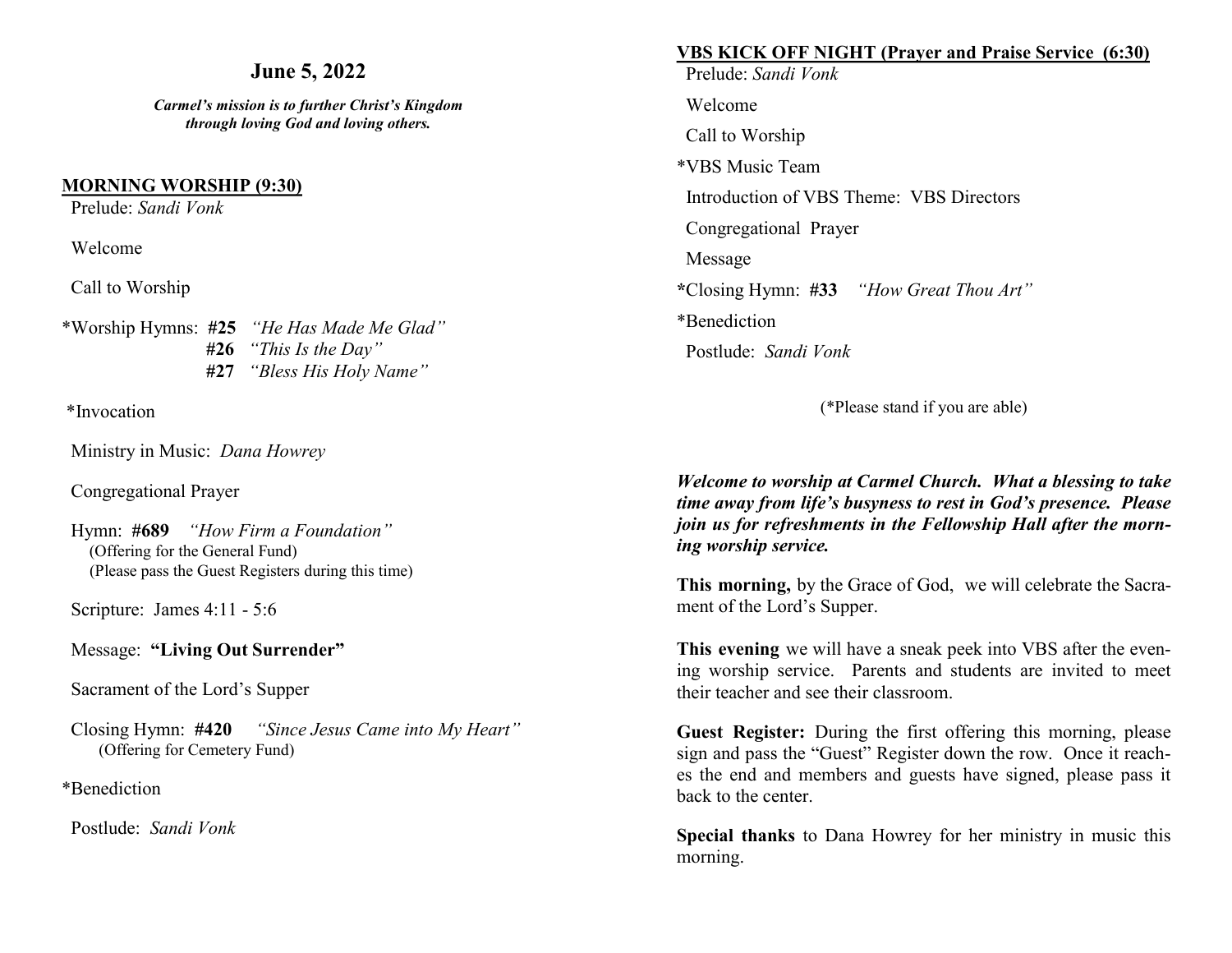# **TODAY**

**Nursery Attendants:** Ashley L., Kiley L, Grace V. R., Hannah V. R. **Door Attendant:** Leon. **Ushers:** Alex (M); Adam (NE); Eric O. (SW). **Audio:** Warren. **Video:** Laura. **Power Point:** Lanae. **Refreshments:** Mike Haverhals, Dale Woudstra.

# **THIS WEEK**

## **Monday - Friday**

9:00 a.m. - 3:00 p.m.—**VBS**. (Friday dismissal will be 1:00 p.m.)

# **Wednesday, June 8**

7:30 a.m.—**Men's Prayer Group**. 7:00 p.m.—**Search Team Meeting**.

# **Thursday, June 9**

6:30 p.m.—**VBS Program. Ushers:** Brad (M); Alex (NE); Eric V.M. (SW). An offering will be received for VBS.

# **NEXT SUNDAY, June 12**

**Nursery Attendants:** Amy McAlpine, Nikki Melton, Nancy Boogerd, Nora Boogerd. **Door Attendant:** Regan Ronning. **Ushers:** Trevor Pieper (M); Matt Segar (NE); Kendrick Van Kekerix (SW). **Audio:** Scott De Jong. **Video:** Dale Woudstra. **Power Point:** Tonia Woudstra. **Refreshments:** John Leusink, Verlyn Van Regenmorter. **Cookies:** Misty Zwart, Tonia Woudstra, Sarah Nibbelink, Shelly Sandbulte, Rachel Terpstra. **Special Music:** Tony Rau (am). **Special Offering:** Mission Projects.

## **ANNOUNCEMENTS:**

# **Uphold in Prayer**

*Alice Remmerde* is in the Rock Valley Hospital. *Kaye Kuyper* dealing with a stress fracture below her knee. *Dave Vander Zwaag* receiving Chemo treatments. *Derek Vande Zandschulp* dealing with kidney issues. *Carmel VBS*. Keep all those involved in VBS in your prayers. *Taylor Vonk* taking basic training with the National Guard. *Kyle Van Ginkel* serving in the Army. Keep the *Search Team* and the search process in your prayers.

**Praying for our local congregations:** This week please be in prayer for God's blessing for the First Christian Reformed Congregation and the ministry of Pastor Kurt Monroe.

**Please help us to help you:** When you have an illness, accident, upcoming surgery, birth or death in the family, or other needs, please notify one of the elders or the church office.

Happy Anniversary to *Herb and Kaye Kuyper* who are celebrating their 63rd wedding anniversary today, June 5.

We are still in need of teacher and helper snacks for VBS. Sign up at the link below or at the Coffee Station in the Fellowship Hall TODAY. <https://signup.com/go/NexvtZr>

Pastor Steve will give his farewell sermon at the Church Picnic on June 26. There will be a farewell catered dinner the week before on **June 19** in the Fellowship Hall. Join us in saying farewell to Pastor Steve, Kayla and family, as they leave to begin a new ministry in First Reformed Church of Rock Rapids.

**Please sign up** at the Coffee Station for the farewell catered dinner on **June 19,** as we need to have a count for the dinner. There is no charge for the meal. Due to the shortness of time, **please do so by next week Sunday!** Or you can call or e-mail the church office **by NOON on Monday, June 13**.

**LOVE GIFT:** There is a box on the table by the office door for those who wish to contribute to a Love Gift for Pastor Steve and family.

Hope Haven will be hosting Gospel Music in the Park on June 17 and 18, 2022, at Central Park in Sioux Center. This event will feature multiple groups and soloists performing gospel music. Bring your own lawn chair or blanket to enjoy the sunshine and music in the park! Visit [www.hopehaven.org](http://www.hopehaven.org) for more info.

**GENERAL FUND GIVING:** Offering 5-29-22: \$4,873.00 Fiscal YTD General Fund offering: \$257,017.59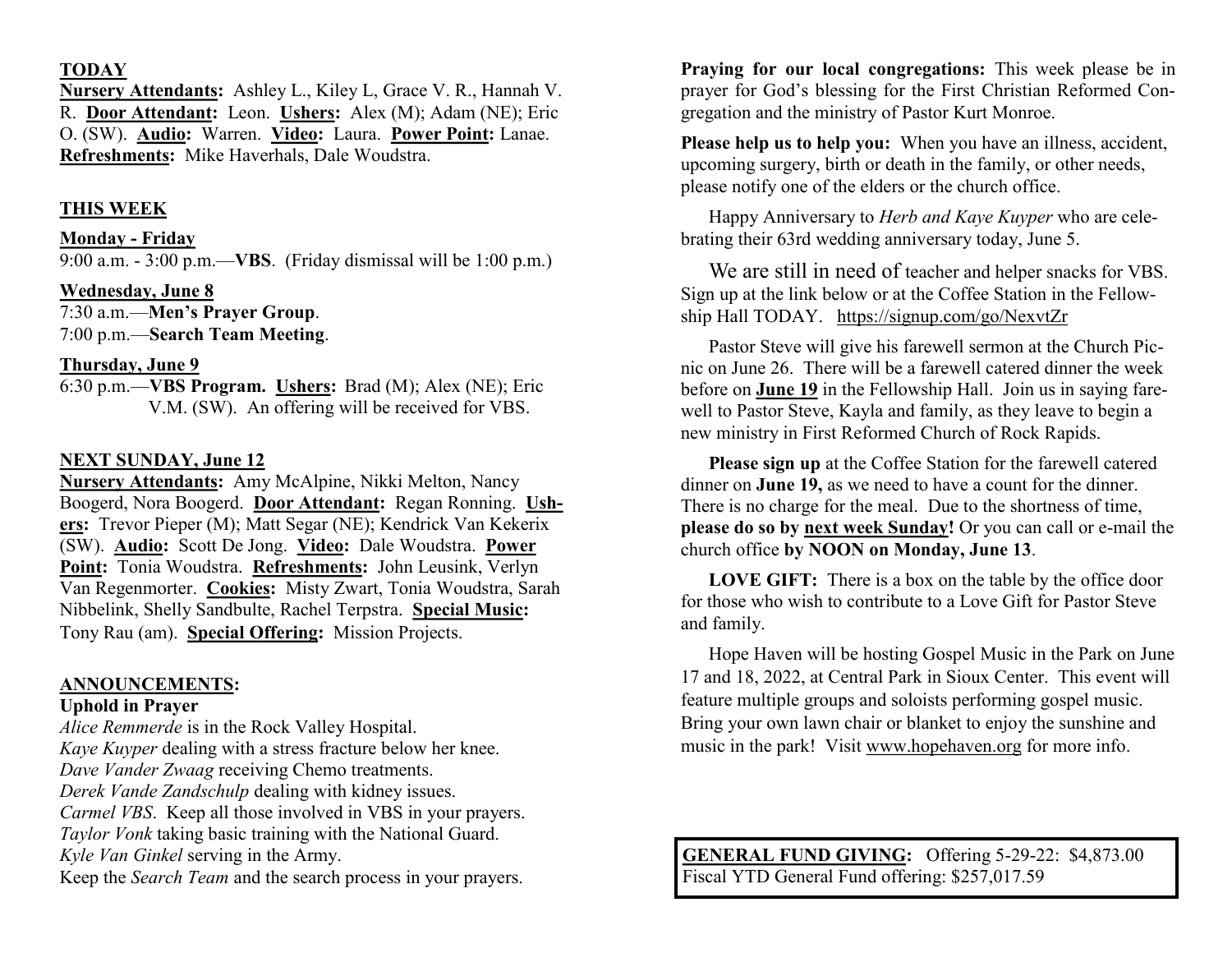VBS opening and closing exercises will be live streamed each day this week from 9:00 - 9:30 a.m. and 2:30 - 3:00 p.m. On Friday afternoon it will be live streamed from 12:30 - 1:00 p.m. **Thursday** at 6:30 p.m. the program will also be live streamed.

#### **VBS TEACHERS/HELPERS**

#### **Preschool**

Randi Sayles, Hannah Smolders, Linda Valentine, Jenni Luevano, Sarah Smith, Jo Dirksen, Breena Leusink, Kierra Wolfswinkel, Sophia Hietbrink

#### **Kindergarten**

Nora Bohl, Heather Rozeboom, Kortnie De Boer, Lisa Doelman, Marissa Haverhals, Kennedy Kempema, Karson Traver, Sheryl Hulstein, Hope Faber, Josie Bomgaars, MyKayla Zylstra, Tara Zylstra, Solomon Tea, Tegan Doelman, Bethany Huisman, Mya Romero

#### **First Grade**

Rachel Leusink, Becky Leusink, Christy Zeutenhorst, Tonia Woudstra, Hannah Woudstra, Mayra Gomez, Camryn Pottebaum, Myka Schut, Taya Gesink, Kooper Huss, Kennedy Kooi, Jailey Roghair, Kolby Den Herder

#### **Second Grade**

Kinzie Brown, Rachel Van Roekel, Becky Leusink, Ella Zwart, Isaac Hooyer, Shailynn Griffioen, Lane Kamerman, Juli Kats, Jaci Van Ravenswaay, Cindi Brouwer, Elyse Zwart, Darla Siemonsma, Katie Van Maanen, Landon Haugstad, Noah Klein, Tara Zylstra

#### **Third Grade**

Donna Sandbulte, Stacy Bromann, Melinda Nibbelink, Nathan Van Ginkel, Covey Wynia, Lane Van Kekerix, Angela Hickey, Lane Maassen, Megan Mulder, Addy Rozeboom, Kavri Van Kekerix

#### **Fourth Grade**

Brynn Van Voorst, Alayna Van Regenmorter, Lacey Sasker, Jaimee Vonk, Tara Horstman, Nora Boogard, Carson Valentine, Cindi Brouwer, Sarah Smith, Kaylen Wolfswinkel, Thijs Doelman

#### **Fifth Grade**

Vicky Macinnis, Colten Smolders, Jean Ellis, Jenna Roghair, Karrisa Roghair, Alex Mohning, Riley Bomgaars, Sydney Gesink, Dittie Houtkooper

#### **Sixth Grade**

Pastor Steve VanWyhe, Kris Van Voorst, Lily Mohning, Maria Hooyer, Maria Vander Plaats, Elizabeth Roskam, Alicia Wolfswinkel, Karen Hubbling

#### **Seventh Grade**

Henry Sandbulte, Steve Rozeboom, Brian Rozeboom, Jacque Van Roekel, Amy Yoerger, Jill Kots, Kim Niemeyer, Deb Fedders

#### **Eighth Grade**

Allison Leusink, Denny De Jong, Amanda Richard, Kiley Landman, Lori Kempers

#### **Directors**

Jolene Horstman, Emily Meendering, Stephanie Schelling, Jenn Prins, Becky Ochsendorf, Taylor Wolfswinkel

#### **VBS Other Volunteers**

#### **Music**

Barb Punt, Helen Vande Vegte, Deb Dibbet, Brooke Byker, Kassidy Robinson

#### **Kitchen**

Lin De Jong, Sue Noteboom, Beth Te Grotenhuis

#### **Janitor**

Twila Renes, Harv Sandbulte

#### **Picnic**

Glenda Van Meeteren, Sherri Wolfswinkel, many helpful hands

#### **Nursery**

Carla Hulstein, Amanda Borchers, Nikki Melton, Boogerd family

#### **Imagination Station**

Pastor Steve VanWyhe, Blake Bomgaars, Charli Bomgaars, Dawson Van Beek, Avery Sandbulte, Judy Hooyer, Amanda Borchers

#### **Craft**

Fonda Post, Anita Van Ravenhorst, Judy Ofstethun, Amanda Haverhals, Amanda Rosenkilde, Ev De Jong, Mary Lou Verburg, Ken Verburg, Ken De Boer, Warren Vonk, Jami Sandbulte, Linda Boote, Rhonda Sandbulte, Colleen Bomgaars, Lorna Vander Vliet, Alice Remmerde, Janet Brunsting, LaVonne Van Essen, Rhonda Leusink, Vera Dieck

#### **Parking**

Dan Fedders, Kevin Sandbulte, Eddie Vander Weide, Gene Sandbulte, Alvin Sandbulte, Calvin Sandbulte, Ken De Boer, Eric Van Roekel, Warren Vonk, Chad Robertson, Harold Van Essen, Ethan Sandbulte, Laurie Buyert, Derick Niemeyer, Vincent Kurtz

# **Thank you to all of our volunteers that help with VBS. This great ministry would not be able to happen without you!!**